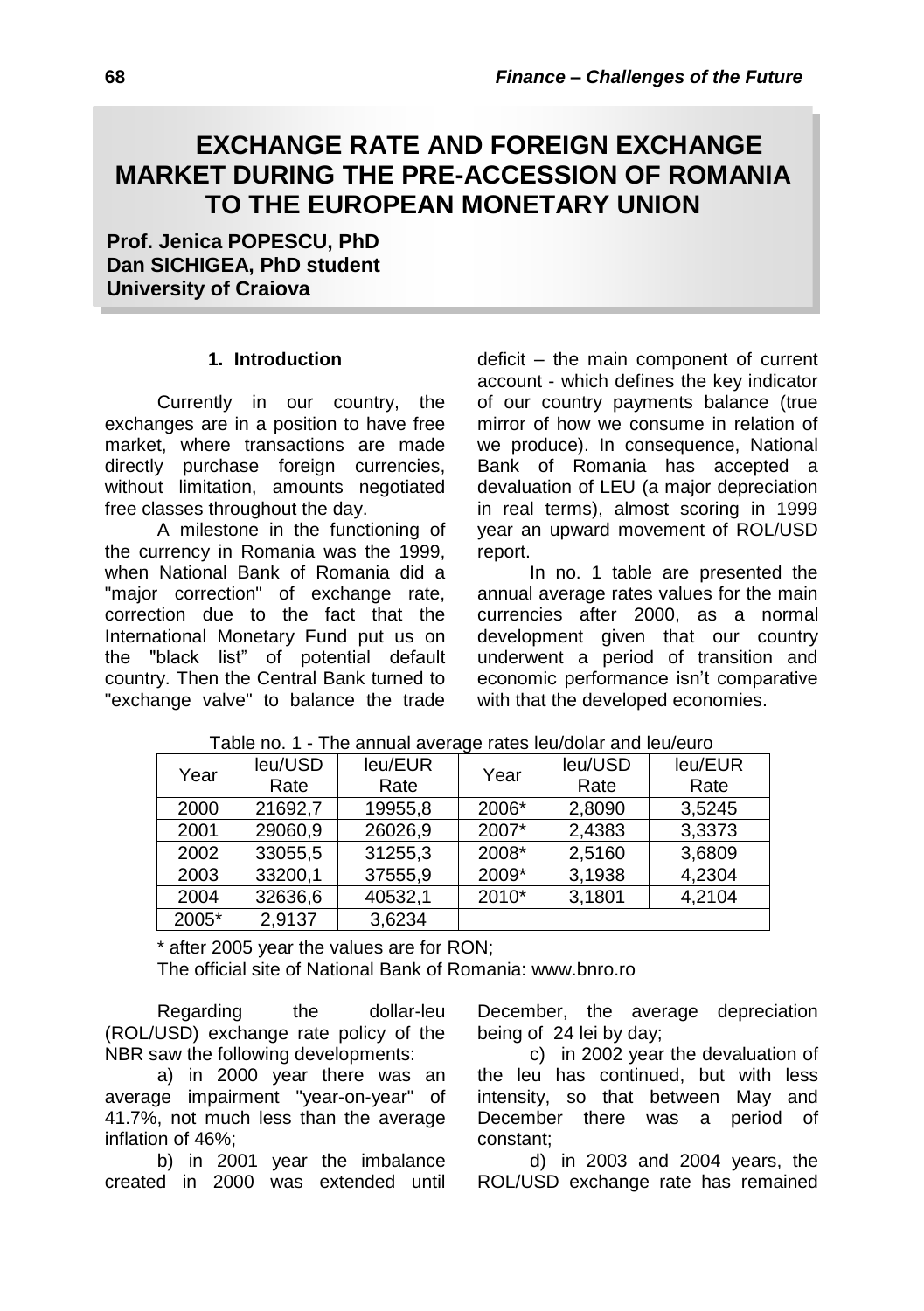approximately of 2002 year level, through a policy of maintaining the dollar exchange rate as a result of purchases of dollars by NBR;

e) in 2005-2008 period, the LEU experienced a slight appreciation against the dollar, its floating being much more realistic and more credible.

As for euro-leu exchange rate (ROL /EUR), in 2000-2008 period, it was showed the following trends:

a) the average depreciation of ROL/EUR rate in 2000 year was lower compared with the depreciation of ROL/USD rate (with only 22.7%), the depreciation being smooth, continuous and relatively;

b) the ROL/EUR exchange rate, in 2001 year, followed the trends of the international currency market where the average rate of euro fell to 0.89 USD;

c) the return in strength of the euro on international markets (April 2002) made the LEU against the euro to be held about four months; also in the coming months until the end of the year and in 2003-2004 years the LEU was depreciated, reaching in 2004 at 40532 lei for one euro;

d) between 2005-2007 years there was an appreciation of the leu against the euro, followed by a period of depreciation of the LEU.

The recent period, 2008-2010, requires a separate.

#### **2. Evolution of exchange rate against major currencies during the period 2008-2010**

The early of 2008 year was marked by a slight increase of euro, which has evolved in the domain from 3.6 to 3.8 RON/EUR, while the dollar fell below 2.4 RON/USD (chart no. 1).

Worldwide, the U.S. dollar continued to depreciate (chart no. 2) the measures taken by FED for the liquidity crisis, i.e. reducing the discount fee, leading to an accentuation of this decline, the report EUR/USD reaching at values of 1.55 to 1.60 during the period March 15 to August 7, 2008.

After this period, the deepening of financial crisis was also felt in Europe. Although the United States was declared bankrupt of major banks (Bear Stearns in July, Lehman Brothers, Washington Mutual and Merrill Lynch in September), the dollar - probably amid crisis spread in Europe but, especially, because of the psychological war launched by Americans against European currency increases against the euro, reaching parity in November 2008 being 1.25 to 1.30 EUR/USD, however, the end of the year confirming a report of 1.4 - 1.45 EUR/USD.

*Most worrying phenomenon isn't the increase or decrease of this report, but very important to the economy is its high volatility, leading to significant margins of the currency risk. Basically, a trade exchange can bring big financial losses while the exchange rate differs greatly from the time when we complete the agreement and the payment time*.

Propagation of the financial crisis in the real economy in the second half of 2008 year as a result of the crisis in real estate (land and buildings for housing construction), continued reaching adjacent sectors, i.e. industry of construction materials and equipment and automotive industry. We also mention the falling of oil prices and stock markets around the world, which has affected the ongoing strong investments, some of them very spectacular.

In Romania, the international financial crisis have been felt from the third quarter of 2008, affecting in the first phase, building and construction of houses sector, victims of lack funding as banks (for the most part with foreign capital and previously affected by the crisis in the West) have not given credit in this area. Fall of financial system also has seriously affected the construction of automobiles, the banks haven't given money to finance their purchase. In 2008,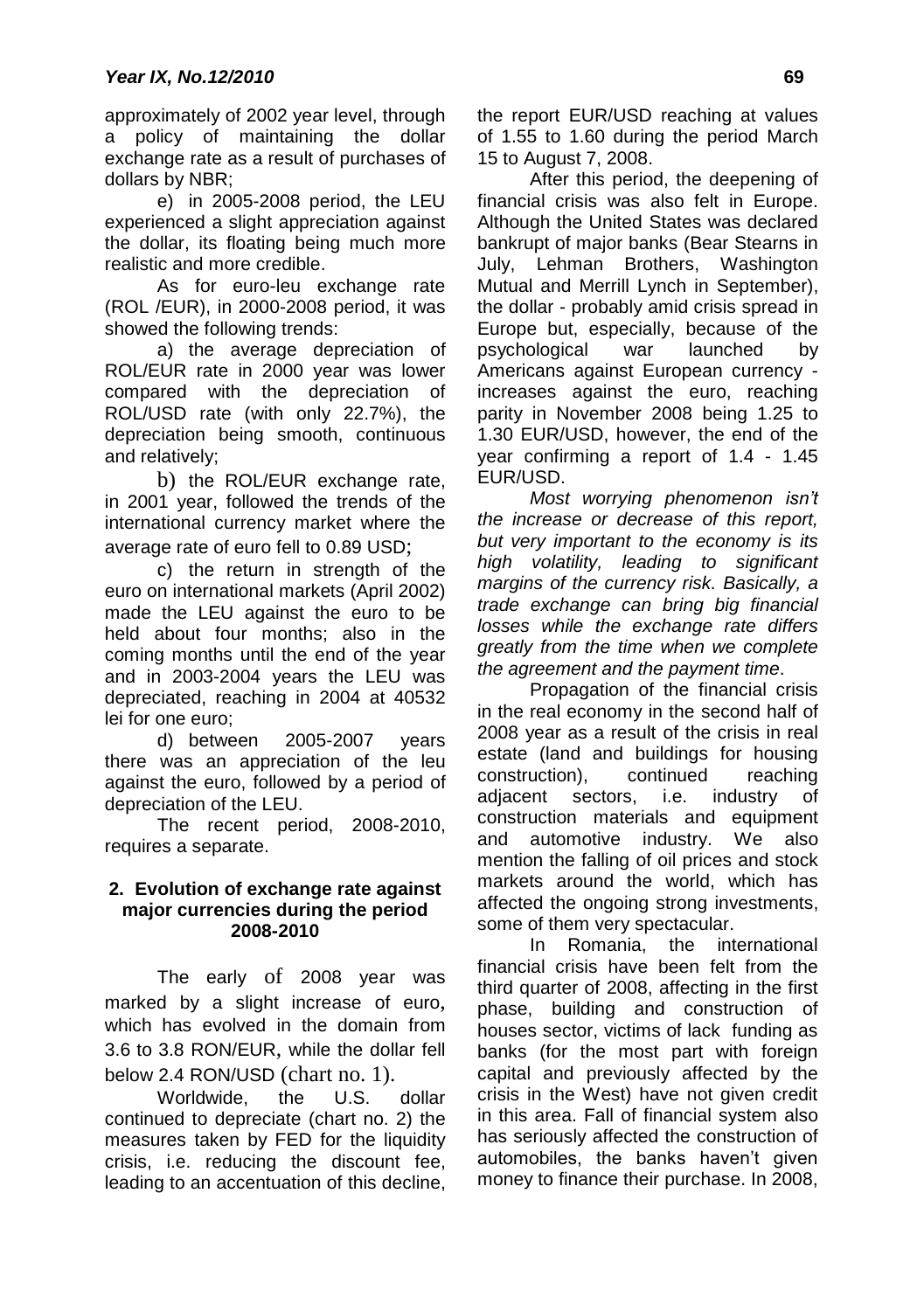Western banks have pooled resources they had, for the most part, to rescue their economies, and if more resources have to purchase other financial companies. It was, moreover, the first step to rescue the financial system, by purchasing "sick" banks by the "healthy"

banks. Because that recipe could not be applied in all cases, it was necessary the intervention of states by injection of money to balance accounts in the system and to provide financing activities in the real economy.





In the first half of 2009, the LEU/EUR was maintained fairly stable at values of 4.1 to 4.3 RON/ EUR, first not to increase inflation. Unfortunately, many of Romanian people are betting on the most powerful, i.e. the euro, when it receives a decrease in confidence in national currency. The path to euroization of the economy (like dollarization in the period 1990-2000) was being wide open. If we (Romanians) go immediately after we receive the many to the exchange office for changing our money into euros we only undermine any policy of exchange rate stability and inflation, obviously contributing to the national currency's depreciation against the euro.

A forecast, even in the short term is difficult to do, especially under increased volatility of key economic indicators. While the members of government have announced some investment programs, required by the way, they are delayed due to lack of funding, budgetary income being insufficient to pay salaries and pensions provided in the budget. Under these conditions, the private firms must based only on sure revenues and eliminate expenses expenditures and that are not absolutely necessary.

Overall in the Second Quarter of 2009, showing a slight appreciation of the Leu against the Euro, while the reverse trajectory of the exchange rate recorded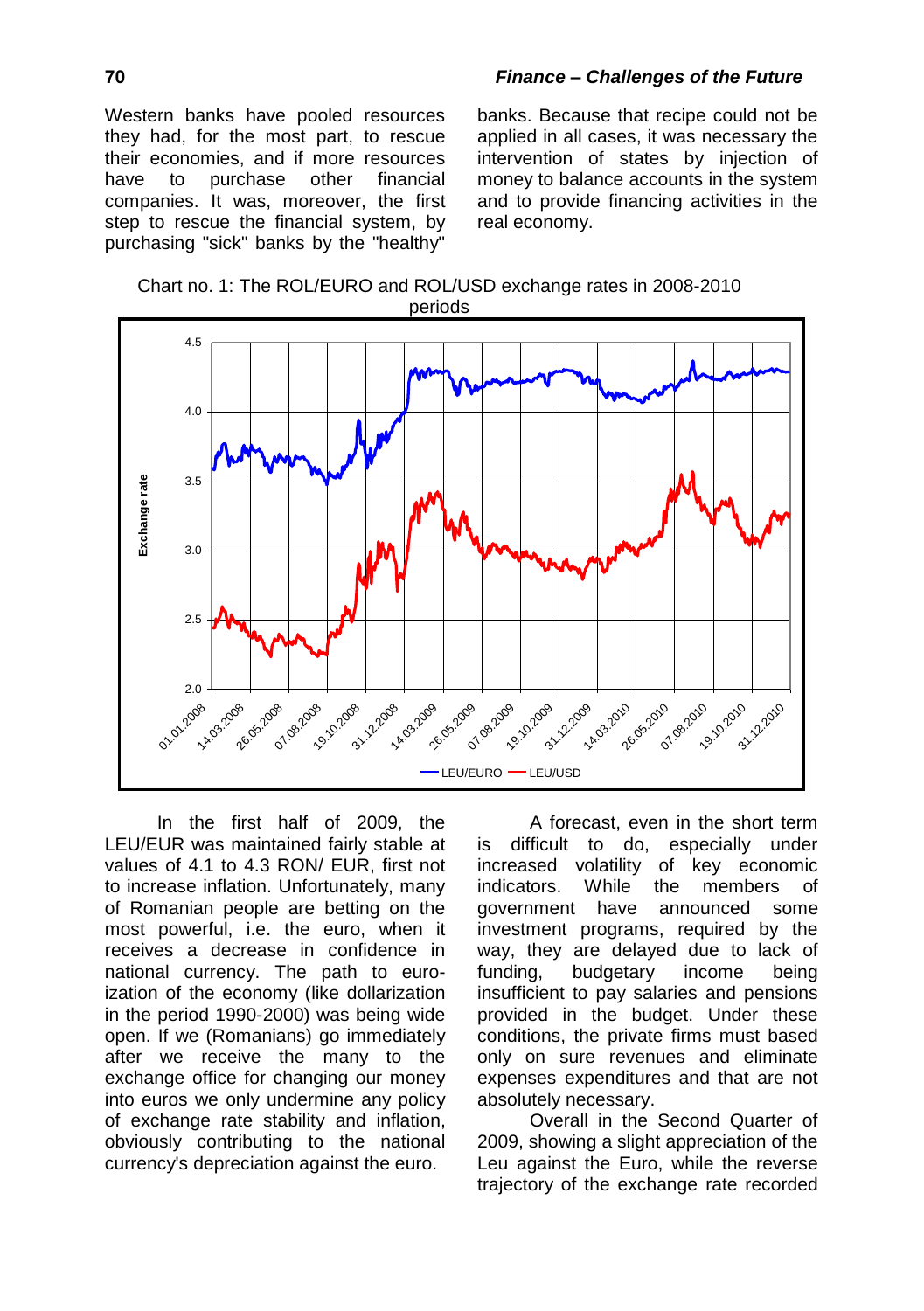during April was succeeded by a relative stabilization of it, reflecting, primarily, faded fluctuations in global risk appetite. However, the degree of correlation between the exchange rate of the Leu and the exchange rates of major currencies in the region has increased, and its daily variations were reduced.



Chart no. 2: The EUR/USD exchange rate in 2008-2010 periods

Between April and June 2009, the Leu increased against the Euro by 1.5 percent in nominal terms (compared to a depreciation of 8.6 percent in first quarter); the Leu appreciation was slightly higher of Dollar - 8.2 percent in nominal terms - while the Dollar's value has fallen significantly against the Euro. In terms of average annual change in the exchange rate recorded in the second quarter of 2009, the Leu has slightly decreased the nominal depreciation, both against the Euro (12.9 percent) and against the U.S. Dollar (24.1 percent).

The relative stability shown in the first two months of 2009's third quarter for Leu/Euro exchange rate was followed, in September, by a slight upward of Leu/Euro report, the depreciation occurring in conditions of investor sentiment worsening on financial markets in our region and rising of uncertainties regarding the short-term developments of Romanian economy.

Consequently, between July and September 2009, the Leu depreciated against the Euro by 0.5 percent and against the Dollar, however - given that the Dollar dropped against the Euro - Leu appreciated by 3.1 percent in nominal terms. The Leu/Euro rate was relatively stable in July and in August, reflecting the impact of divergent evolution of some of its main determinants.

The upward trend of Leu/Euro rate has soared in the first part of the fourth quarter of 2009, because of deteriorating investors' perceptions on economic and financial developments in the region and, also, of tension and internal political environment. The Leu /Euro exchange rate subsequently was returned to a generally slope downward movement, reflecting the relative improvement in global risk appetite and, to the end of the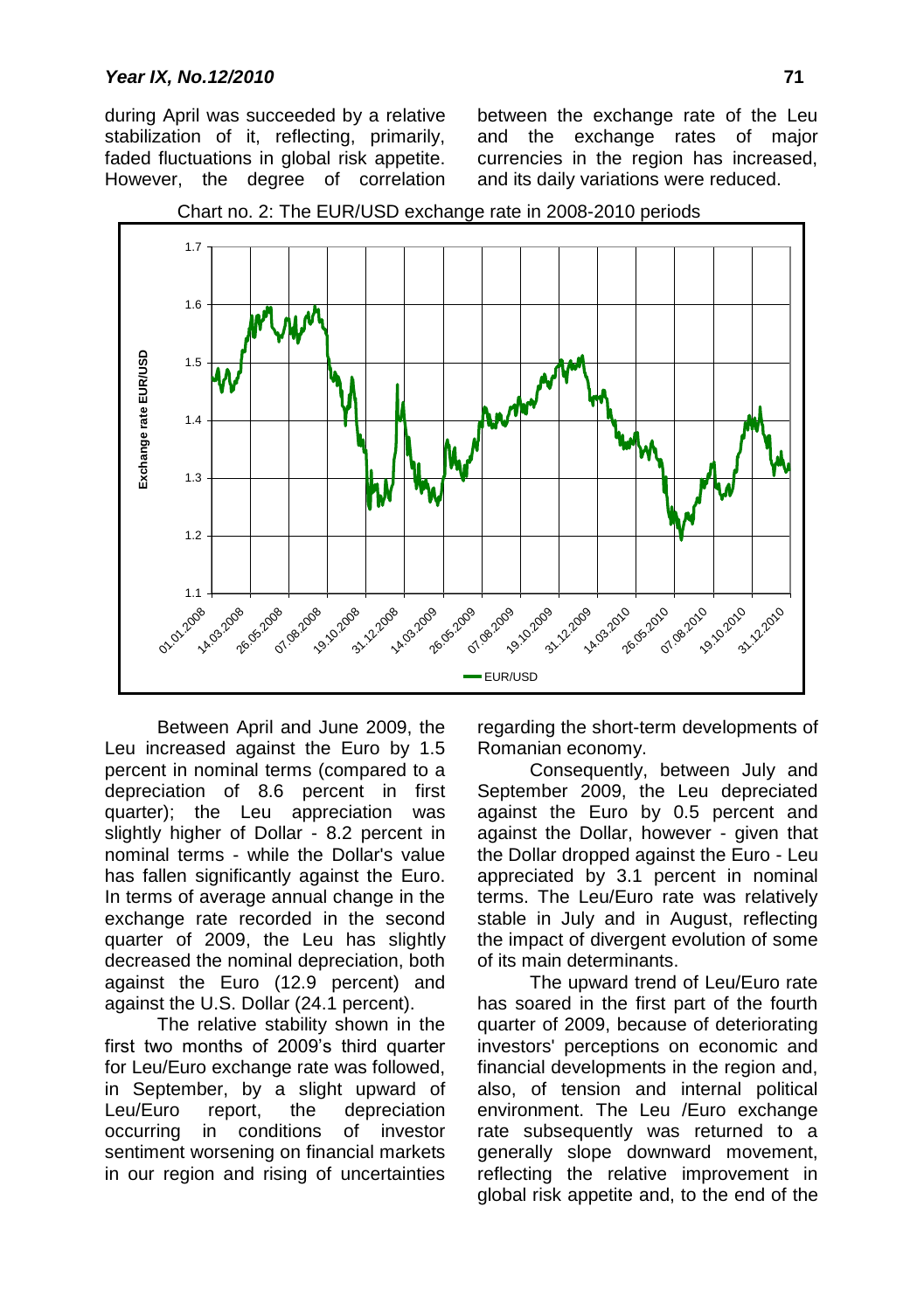range, because of climate stabilization of domestic political perspective. This development was accompanied, however, by daily and increased variations of the Leu/Euro exchange rate.

From October to December 2009, the Leu gained against the Euro by 0.3 percent in nominal terms (compared with 0.5 per cent nominal depreciation in the third quarter); compared to the U.S. Dollar - while its value fell slightly against the Euro – the Leu appreciated by 0.6 percent in nominal terms. In terms of average annual change in the exchange rate recorded in the fourth quarter of 2009, the Leu has diminished nominal depreciation against the Euro (10.6 percent), while recording the first appreciation of nominal value against the U.S. Dollar after six quarters (0,2 percent).

The first part of 2010, in terms of the exchange rate was somewhat calm, reflecting weaker euro against the dollar. Its cause is related primarily to the financial crisis of some European Union countries - countries PIGS: Portugal, Ireland, Greece (especially) and Spain – witch are in a position to finance budget deficits with great difficulty, and to pay accumulated debts.

In addition, the perception that in the United States is signs of overcoming the financial crisis has led to a devaluation of the euro obvious, but is not as spectacular as dope. Moreover, this impairment was hindered by tighter budgets, fund management in European Union countries, the measures to help the group called PIGS countries and the major difficulties still facing the U.S. economy.

Leu/Euro exchange rate has reversed the trajectory in April 2010, the movement was upward during the Second quarter mainly reflects fears of amplification of the Greek sovereign debt crisis and its possible extension to other euro area countries. Increasing of Leu exchange rate accelerated in the last part of the interval, while increasing its daily wide variations due to the political tension and damages the internal financial market in the context of budget execution and prospects of further measures by the authorities for fiscal consolidation.

Consequently, during the April-June 2010, the Leu was depreciated against the Euro by 3.6 percent in nominal terms (compared with a 3.3 percent appreciation in the first quarter in nominal terms); against the dollar, however - provided that its value has risen sharply against the euro – our national currency depreciated by 12.7 percent in nominal terms (compared to a depreciation of 3.9 percent in first quarter).

The change in April for Leu/Euro exchange rate trajectory was mainly the result of inflammation linked to investors' worries about financial crisis of public finances in Greece $^{\rm 1}.$ 

A upward movement of the Leu/Euro exchange rate also was boosted by investor sentiment about worsening of prospects for the Romanian economy in the short term, because of: a review of unfavorable forecasts for GDP and its budget deficit in 2010, especially emphasizing the uncertainties the government's ability to implement measures to reduce spending, the default parameter to execute for the agreement with the EU. IMF and international financial institutions.

These pressures have been mitigated by continuing strong growth in liquidity management by Central Bank on money market and implied a increasing of its yield. Local interbank foreign exchange market turnover has risen gradually - including gains due to speculative transactions - in May 2010 reaching the peak of last 16 months and the negative balance of foreign exchange transactions increased to a maximum

 $\overline{a}$ 

Reflected by the increase to a record, consider the history of EMU, the cost of financing the state foreign capital markets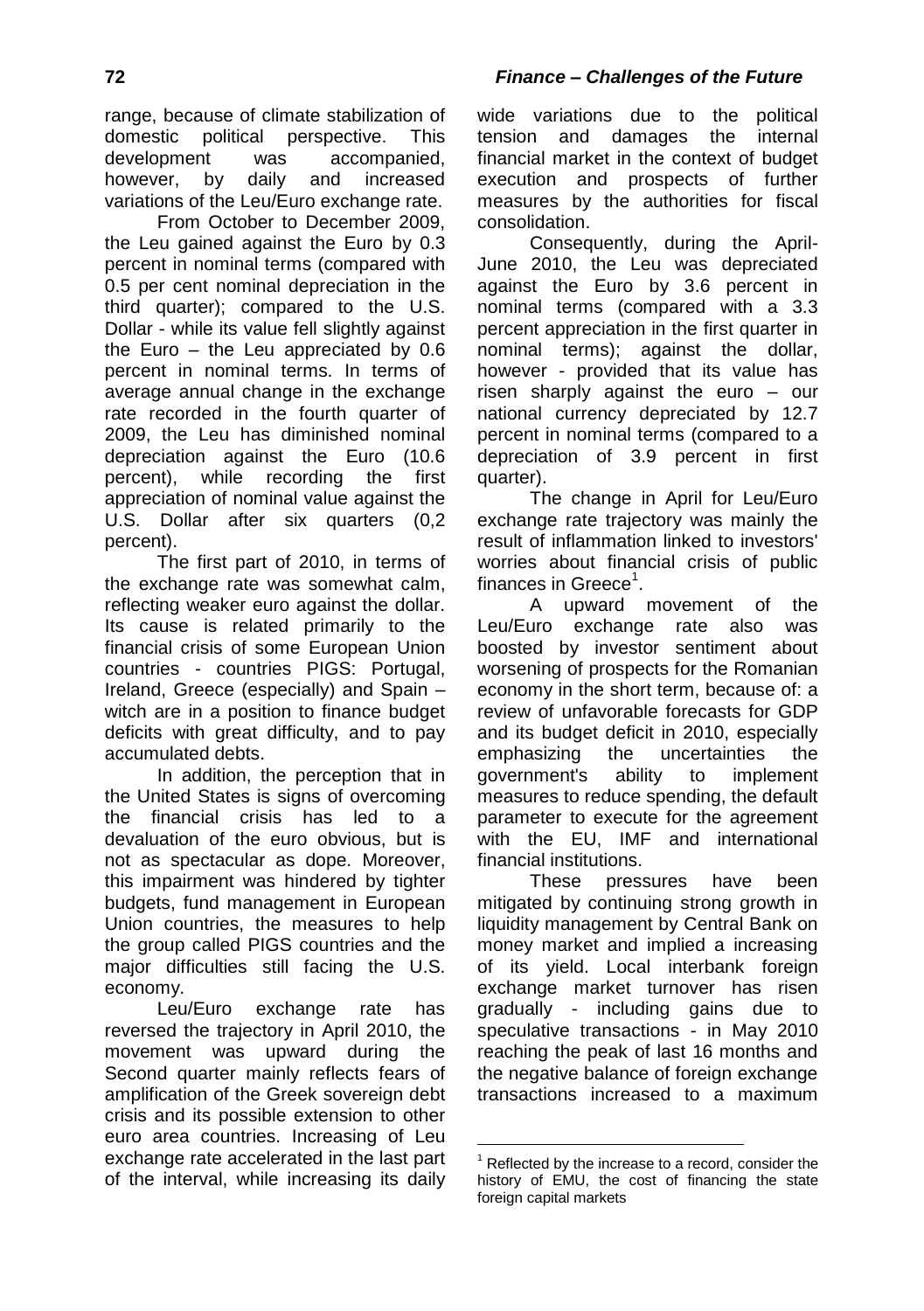value this year2; in these conditions, the Leu/Euro exchange rose on 20 May 2010 to the highest value in the last eleven months (4.1998). As a result, during April-May, the leu depreciated at 2.1 percent against the euro.

Depreciation's rate of Leu has intensified in June 2010 - similar of trends in the region - in terms of perception of risk associated with worsening regional developments. On the other hand, deterioration of market sentiment was induced by the difficulties in the process of adoption by the Romanian authorities to further measures for a fiscal consolidation - such as to postpone the deadline of periodic evaluation by the IMF board in conditions of the stand-by arrangement and release a new installment of the loan. Amid rising of uncertainties regarding the implementation of an austerity budget proposed by the government, the tensions in the interbank foreign exchange market have grown gradually rising in June 2010 to a maximum value of transaction turnover in the last 17 months. In turn, foreign exchange rate of Leu against Euro recorded a steep increase reaching the last days of the Second Quarter of successive highs; however, increased its daily variations, but they remain below the record the main parameters similar currencies in the region.

 $\checkmark$  The sharp increase, recorded by the Leu/Euro exchange rate at the end of the previous quarter, was corrected in the first days of July 2010, showing a stability until the last part of August, when he recorded a new amplification of episodic nature. These developments were reflected, mainly, the changes in market sentiment, to a lesser extent induced by fluctuations in global risk appetite and, especially, changes in the intensity of the uncertainties regarding the implementation and effectiveness of

 $\overline{a}$ 

fiscal consolidation measures adopted by the Romanian authorities. Under these conditions, the trajectory of the Leu/Euro decoupled from the descendant trend reported by the prevailing exchange rates of the koruna and zloty; in contrast, Leu/Euro exchange rate volatility continued to be lower than similar parameter of most values of currencies in our region.

Thus, in July-September 2010, the Leu was depreciated against the Euro by 0.6 percent in nominal terms (compared with 3.6 percent depreciation in nominal terms in the second quarter); against the Dollar but - in terms that its value has declined against the Euro - currency has appreciated by 5.3 percent in nominal terms (compared to a depreciation of 12.7 percent in the second quarter of 2010).

The upward trend that has positioned Leu/Euro exchange rate in the last decade of June 2010 was reversed in the first days of next month, amid uncertainties in the implementation of mitigating the austerity budget proposed by the government, mainly due to the encouragement given signal of IMF board's decision to approve the release of loan tranches for Romania. Under these conditions, the exchange rate returns on July 8 at the value of 4.2285 Lei/Euro, thus lowering 3.3 percent from the level reached in late June. Subsequently, the Leu/Euro rate rose slightly, reflecting the relative movement of the worsening market sentiment, prompted mainly by:

 multiplying the signs of a disappointing U.S. economic development;

• suspension, on July 17, of funding program between the IMF and EU and Hungary, and downgrading the rating outlook of this country;

lowering of Portugal's credit rating.

In the last days of July, the Leu/Euro joined a descending trend, because of receipting, with other currencies exchange rates in the region,

<sup>2</sup> Including the effect of increasing net demand for foreign currency to customers resident legal persons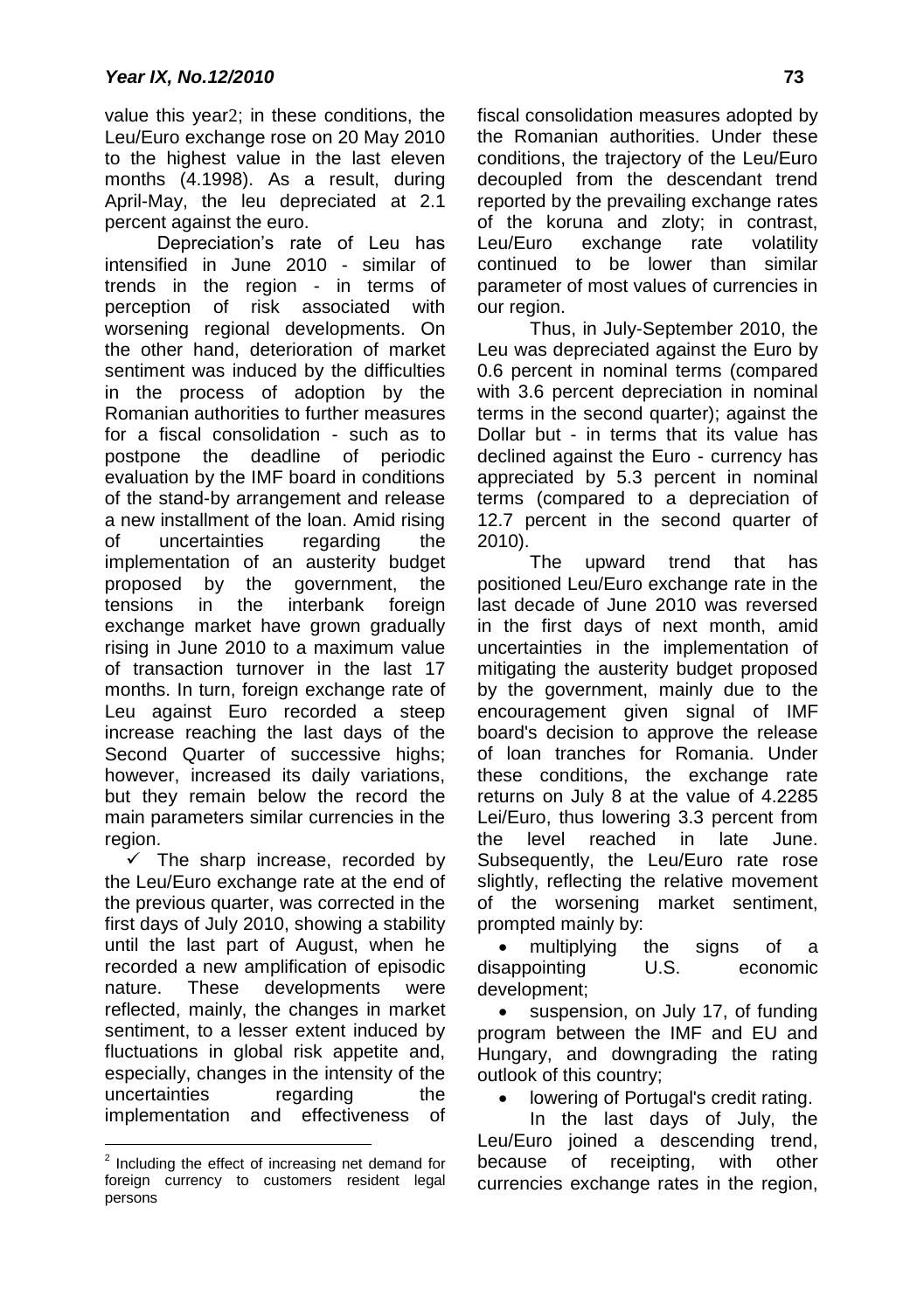favorable effects exerted on investors' perception of:

 $\checkmark$  mitigation of risk assigned banks and sovereign issuers in the EU, including as effect of the smooth running of the first issuance of government securities made by Greece after the agreement with the IMF/EU, and because exercise stress testing results conducted in the banking sector of EU;

 above-expected development of most economies in the Euro area in the second quarter.

Descending movement of the Leu/Euro exchange rate was lower as amplitude (Leu was appreciated by 0.5 percent in August), while the improved of market sentiment was limited by the persistence of uncertainties regarding fiscal consolidation, as well as worsening of Romanian economy perspective (IMF revised its forecast to 1.9 percent decrease in GDP for 2010).

The Leu/Euro exchange rate has recorded a new episode of growth at the end of August and first week of September 2010, gains amid political tensions and government reshuffle process; growth, in these conditions, of the risk premium attached to Local investment market was enhanced by the negative signal given of deterioration since budget developments in Hungary.

Further dissipation of internal tensions, succeeded by the public affirmation of commitment to the Hungarian authorities about reducing the budget deficit below 3 percent in 2011 were likely to lead to a returning of Leu exchange rate, with that of the Forint, on a downward path; the movement also was supported by the relative increase in global risk appetite, driven, among other things, by the successful development of a Euro bond issues launched by Spain, Greece and Poland. However, the whole of September 2010 the Leu has depreciated in nominal terms by 0.6 percent.

## **3. Conclusions**

During 2010 year, we appreciate that Romanian currency exchange rate has fluctuated quite small, this fact showing, we believe, that it has reached an equilibrium relationships between the major currencies and our national currency.

At a closer look at the representation of chart no. 1 we can say that changes in the exchange rates of major currencies against the Leu are qualitatively very different. If RON/EUR exchange rate includes two quasiconstant zones (the first 10 months of 2008 and after mid-January 2009 to present) between which there is an adjustment period (from November 2008 until mid-January 2009), in the Leu/USD things change very much in the sense that its variation has a greater degree of volatility. The latter fact is the result of chaotic evolution of the report Eur /USD, as stated above, is strongly affected by the struggle to preserve the dollar dominance.

Unfortunately, the appreciation of the Dollar, based more on positive comments on U.S. economic recovery and the difficulties in the Euro area countries, can no longer be supported by the U.S., its products and services being in decline across all markets. For speculators, the return to the old European currencies would represent new areas of "work." It raises a question: why can the Romanian currency, against the European currency, to keep a somewhat steady or predictable rate, despite of great problems of our economy, while worldwide, the EUR /USD, even if they was represented of strong and stable economies, fails to "appease" their exchange rate?

However, lately, and therefore large fluctuations of the Dollar, a shot with an important impact came against American from countries "spectators" (China, Russia and, predictably, Iran and